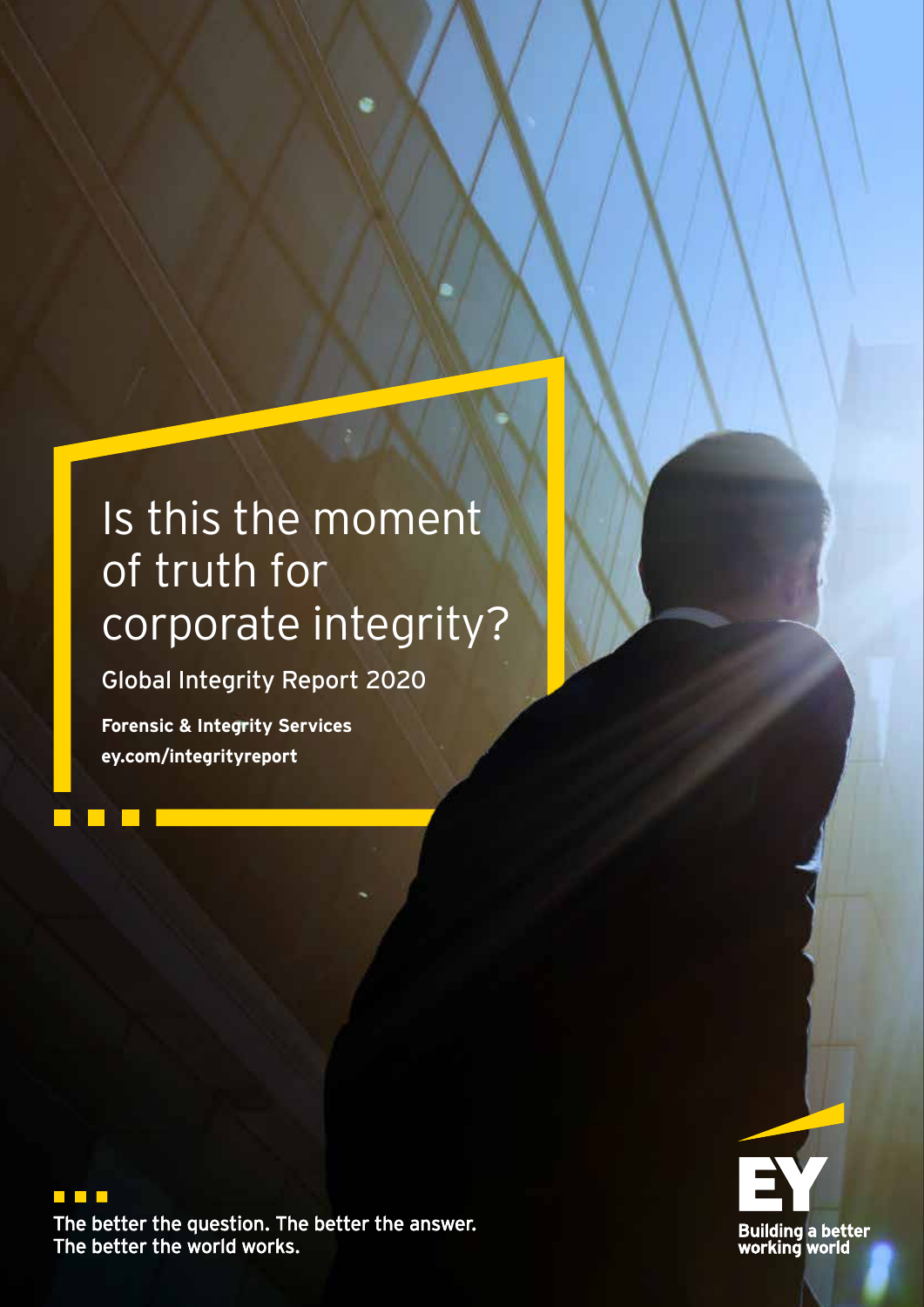# Foreword

The COVID-19 global pandemic has shocked the world, impacting life for families, communities and organizations on every continent. Amid the turmoil, businesses and governments are faced with new and significant decisions that pose difficult ethical dilemmas that will affect their future viability and success.

From retailers deciding how best to protect their employees and customers while providing essential supplies to communities, to corporate boards assessing whether to continue paying dividends to income-dependent shareholders while claiming government relief, doing the right thing has never been harder.

The level of scrutiny on business from wider society has intensified. Decisions taken by businesses and governments in crisis mode at the height of the pandemic will be judged over the coming months and years. Acting with integrity is more important now than ever before.

Our research reveals timely insights from business leaders on the myriad of ethical challenges facing organizations, both in the lead-up to and at the height of the COVID-19 crisis.

Between January and February 2020, we interviewed almost 3,000 employees, from the board to the shop floor, of organizations in 33 countries and territories worldwide.

In April 2020, we interviewed a further 600 respondents, with the same profile across six key countries that were most impacted by COVID-19.

The vast majority of respondents surveyed in April 2020 believe that COVID-19 poses a risk to ethical business conduct at their organization. Indeed, significant numbers of employees remain willing to act unethically for personal financial gain, and the global pandemic is only exacerbating this by increasing the incentives and opening new avenues for them to do so.

Our research also shows a concerning disparity as to the perceptions of ethical behavior at different levels of seniority within organizations. The majority of junior employees interviewed say that they don't always trust the integrity of their leaders, while the majority of board members believe they play by the rules.

The good news is that almost all respondents see the value in acting with integrity. Respondents say that they're looking beyond short-term financial impacts of avoiding fines and penalties, to long-term values such as strengthening reputations, attracting new customers and retaining top talent.

#### $\epsilon$

COVID-19 is a test for business integrity. Those who pass will differentiate themselves as seldom before. Those who fail are likely to be held accountable after this crisis has passed for any abuse of trust by unforgiving governments, enforcement agencies, shareholders, consumers and the public at large.

This report follows from our previous Global Fraud Survey series and highlights three key critical actions for organizations to prioritize in their integrity agendas to help navigate the ethical challenges accelerated by the crisis: personal conduct, third-party management and data integrity.

#### **Andrew Gordon**

Global Leader Forensic & Integrity Services

Andrew Bardon.



**Action 1** Embed corporate integrity to protect against unethical conduct. *Page 8*



**Action 2** Foster trusting partnerships with third parties based on integrity.

*Page 12*



**Action 3** Safeguard data while ethically leveraging its value.

*Page 15*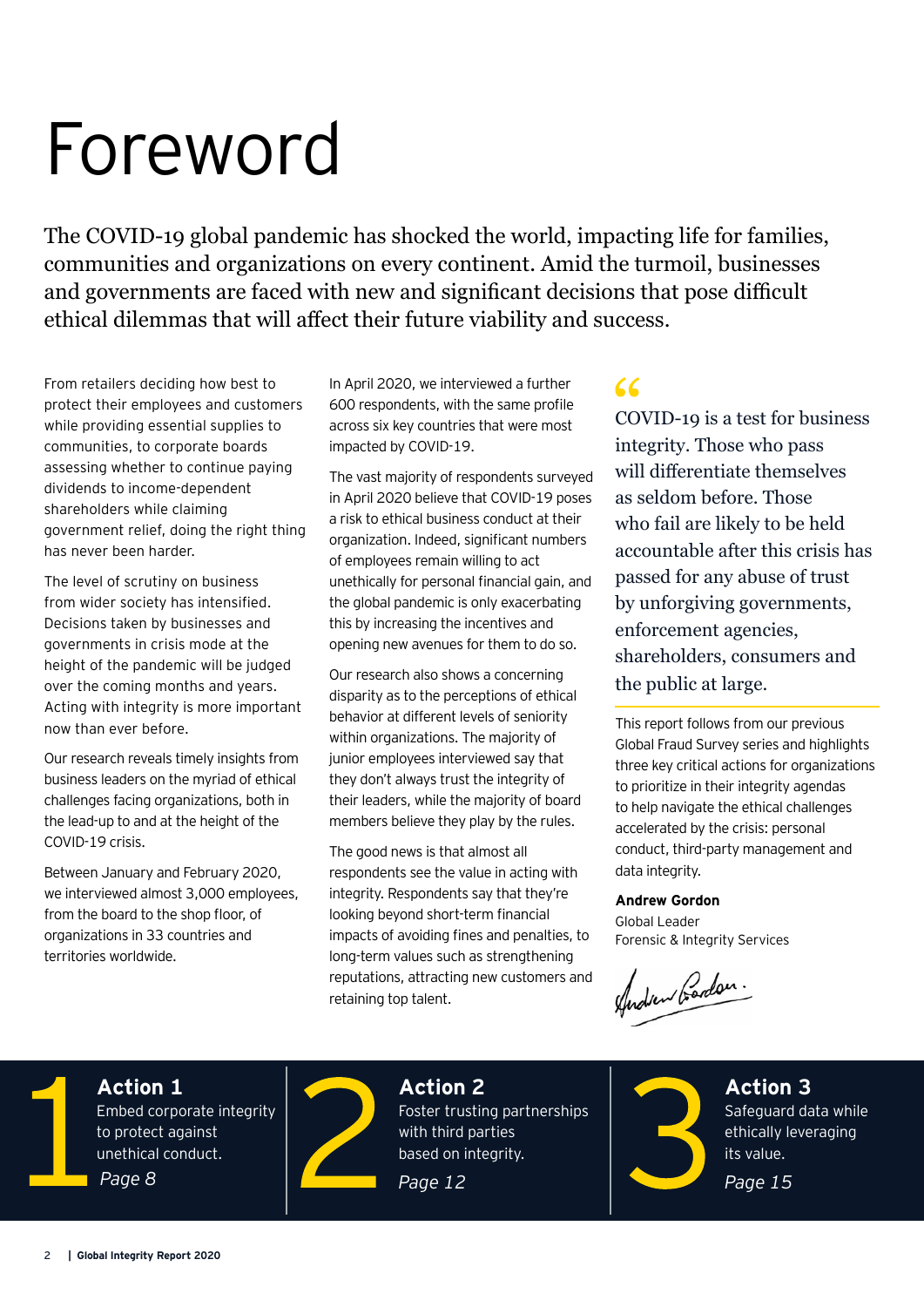# Key findings





\*For the purposes of this report, junior employees are defined as those who categorized themselves as 'other employee.'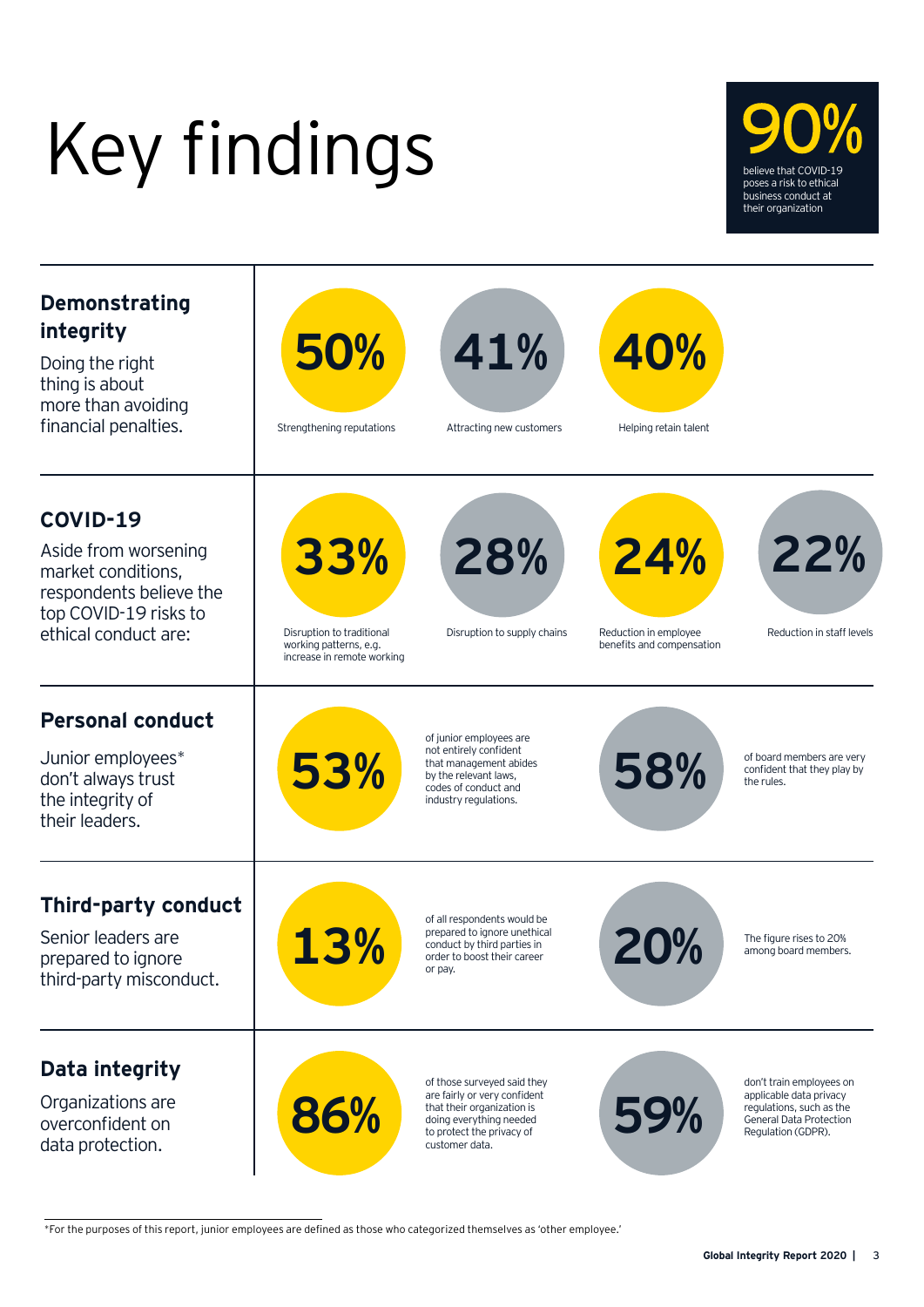#### **Introduction**

Moment of truth: corporate integrity in turbulent times

True character is often revealed in times of crisis. The speed and scale of the COVID-19 pandemic could not have been foreseen, and businesses are facing a combination of threats that are more challenging than anything experienced in modern times. How business responds may prove to be the litmus test for corporate integrity.

Even before the global pandemic took hold, businesses faced significant pressures. Trade wars, sanctions and export controls, fraud, and political upheaval all weighed heavily on organizations. As published by *The Economist*, the economic fallout of COVID-19 is likely to create a perfect storm for misconduct, exposing a decade's worth of corporate fraud schemes, while giving rise to new ones.<sup>1</sup>

In addition, society's views have changed dramatically since the 2007-08 global financial crisis, putting organizations under more pressure than ever to do good for people and the planet, through environmental, social and governance (ESG) initiatives. This societal change extends to greater scrutiny of both organizations and the conduct of their people. The rise of social media has provided a platform to discuss integrity

issues in a much more open way  $-$  and consumers are taking notice, actively avoiding organizations that fall short of their standards.

The pandemic has magnified the level of scrutiny and organizations are being held to account in real time for their actions. The goalposts for what is and isn't ethically acceptable shift from day to day.

<sup>1&</sup>quot;Who's lost their trunks: The economic crisis will expose a decade's worth of corporate fraud," *The Economist*, 18 April 2020.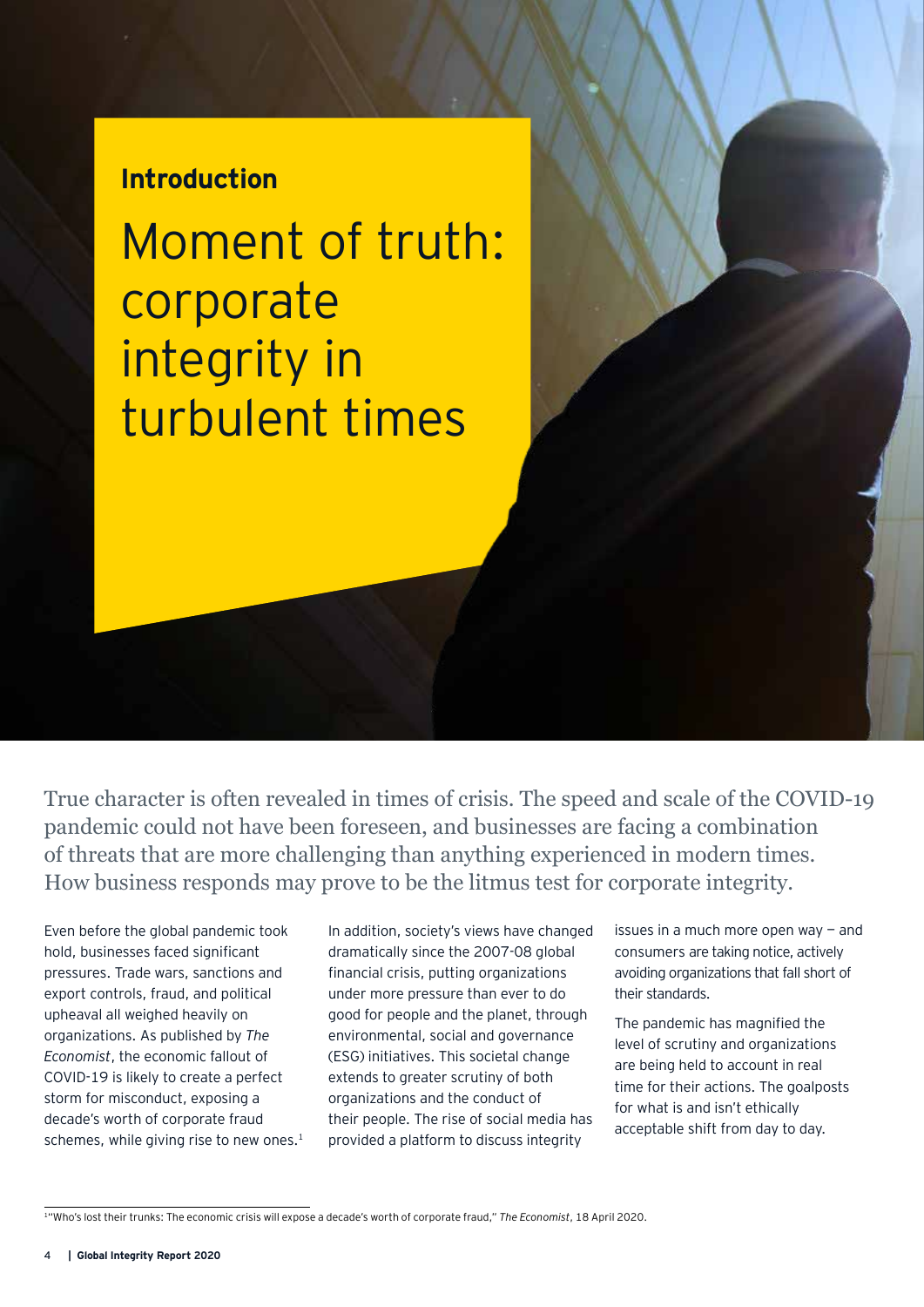How are organizations treating their staff? Are they doing right by their customers and suppliers? Have they thought carefully about entitlement and how they will use funds secured from government?

The *Financial Times* published and maintained a list of business "saints and sinners" since the start of the COVID-19, shining the spotlight on those behaving with integrity and those falling short of societal expectations.2 Allegations of this kind can result in reputations being shattered in an instant, with organizations or individuals who are perceived to have behaved poorly being forced into embarrassing U-turns.

In a post-COVID-19 world, organizations will need to work hard to frame their businesses and deal with existing threats, as well as new ones.

For example, as organizations rebuild their supply chains, they must pay careful attention to the business and compliance implications of changing suppliers, logistics routes and sourcing. Sanction infractions in the heat of the pandemic could come back to create regulatory, financial, operational and reputational consequences, providing yet more disruption to business.

**But amid these major challenges, there is something organizations can do to protect themselves:** put an "integrity agenda" at the heart of their response to the crisis and the subsequent rebuild. Our new research reveals that organizations that do this will have a much greater chance of bridging the gap between intentions and actual behavior, enabling them to protect and create long-term value.

#### About the research

Between January and February 2020, our researchers — the global market research agency Ipsos MORI — conducted 2,948 surveys in the local language with board members, senior managers, managers and employees in a sample of the largest organizations and public bodies in 33 countries and territories worldwide.

A further 600 surveys in total were conducted in April 2020 using the same respondent profile across China, Germany, India, Italy, the UK and the US during the COVID-19 pandemic.

<sup>2</sup> Eileen Rodriguez and Kristen Talman, "Business 'saints and sinners' in the coronavirus crisis" *Financial Times*, 29 March 2020.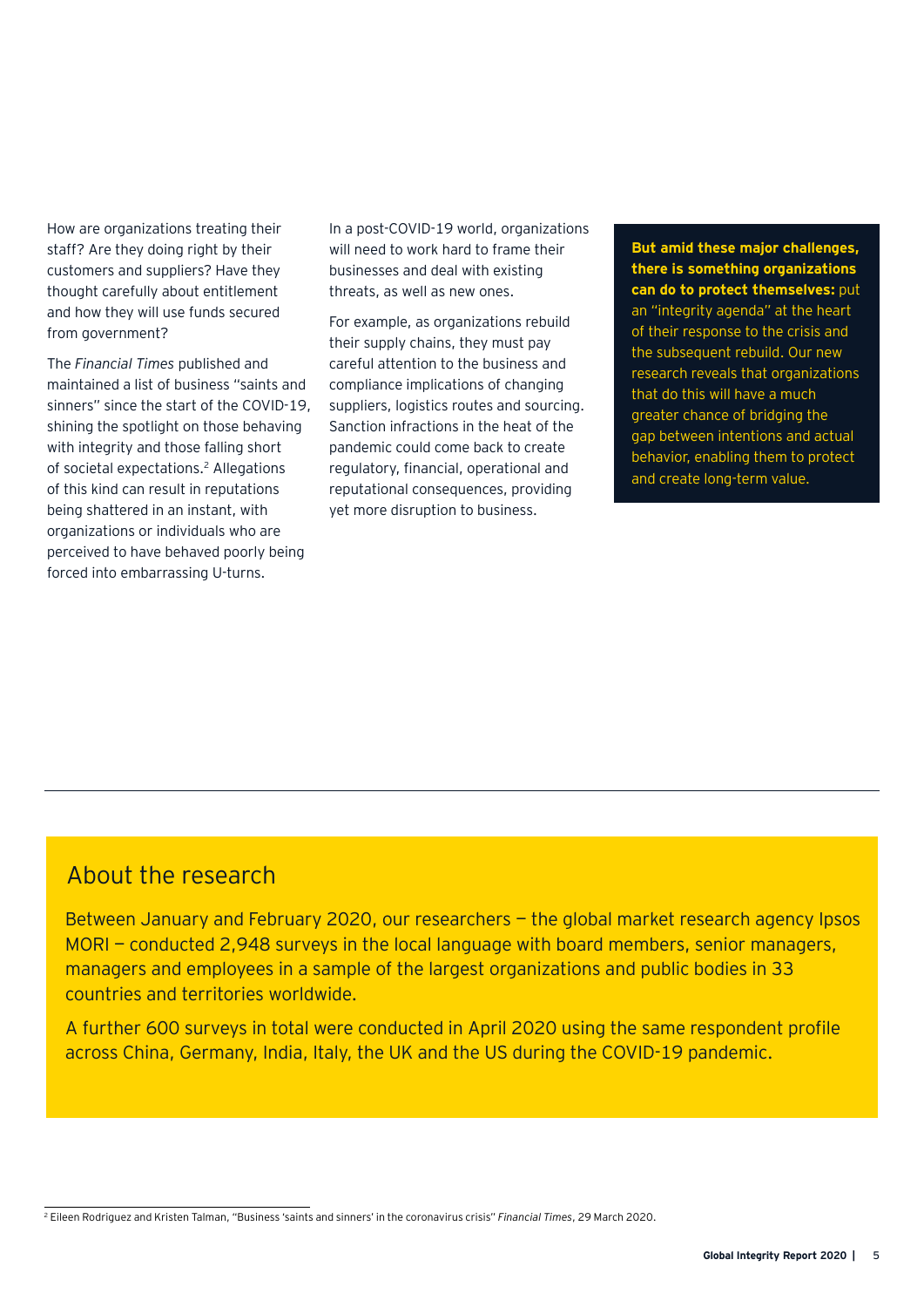#### The case for business integrity

Developing an integrity agenda doesn't just protect organizations by avoiding fines and penalties. It can also help them thrive financially and deliver long-term value for their stakeholders. For example, Ethisphere research found that the world's most ethical organizations outperformed the U.S Large Cap Index by 13.5% over a five-year period.<sup>3</sup>

Almost all (95%) respondents believe it is important to demonstrate that they operate with integrity, and 98% agree that this brings benefits to their organization.

In our experience, purpose-led organizations that put integrity at the heart of everything they do are more resilient and will be better placed to navigate the business challenges accelerated by the COVID-19 pandemic.

Organizations that foster strong partnerships with key stakeholders (such as their suppliers, employees, investors, communities that they serve, regulators and governments) based on trust have more robust and agile operations that can adapt quickly as events unfold.

We are already seeing early signs of this as more than 70% of ESG4 funds across all asset classes performed better than their counterparts during the first four months of 2020.

#### The most important benefits of operating with integrity



**Question:** Of the following possible benefits of operating with integrity, which three would be the most important to an organization like yours? *Base: Global Integrity Report 2020* (*2,948*)

#### Characteristics of integrity

When it comes to operating with integrity, nearly half (47%) of respondents believe that the most important characteristic of integrity is complying with rules, laws and regulations. This was the most popular definition, above acting responsibly to colleagues, customers and suppliers (43%), behaving with high ethical standards (40%), and doing the right thing even when nobody is watching (38%).

**At EY, we believe corporate integrity means doing what you say you will do, with unerring commitment. It's about doing the right thing because it is the right thing to do and not just because a code of conduct prescribes it. For example, integrity breeds trust, it guides organizations to manage data well, and it protects against the temptation to pursue short-term gains at the expense of ethical behavior.** 

In this report, we examine three critical areas of the integrity agenda: personal ethical business conduct, third-party management and data protection. The impact of the COVID-19 pandemic has important ramifications for all three areas as employees, supply chains and data security systems are subject to new stresses and strains.

An effective integrity agenda can protect businesses from emerging threats and help them survive — and thrive.

<sup>3</sup>"By the numbers," Ethisphere magazine ("The World's Most Ethical Organizations" edition), Spring 2020. 4"ESG Investing Shines in Market Turmoil, With Help From Big Tech," *The Wall Street Journal*, 13 May 2020.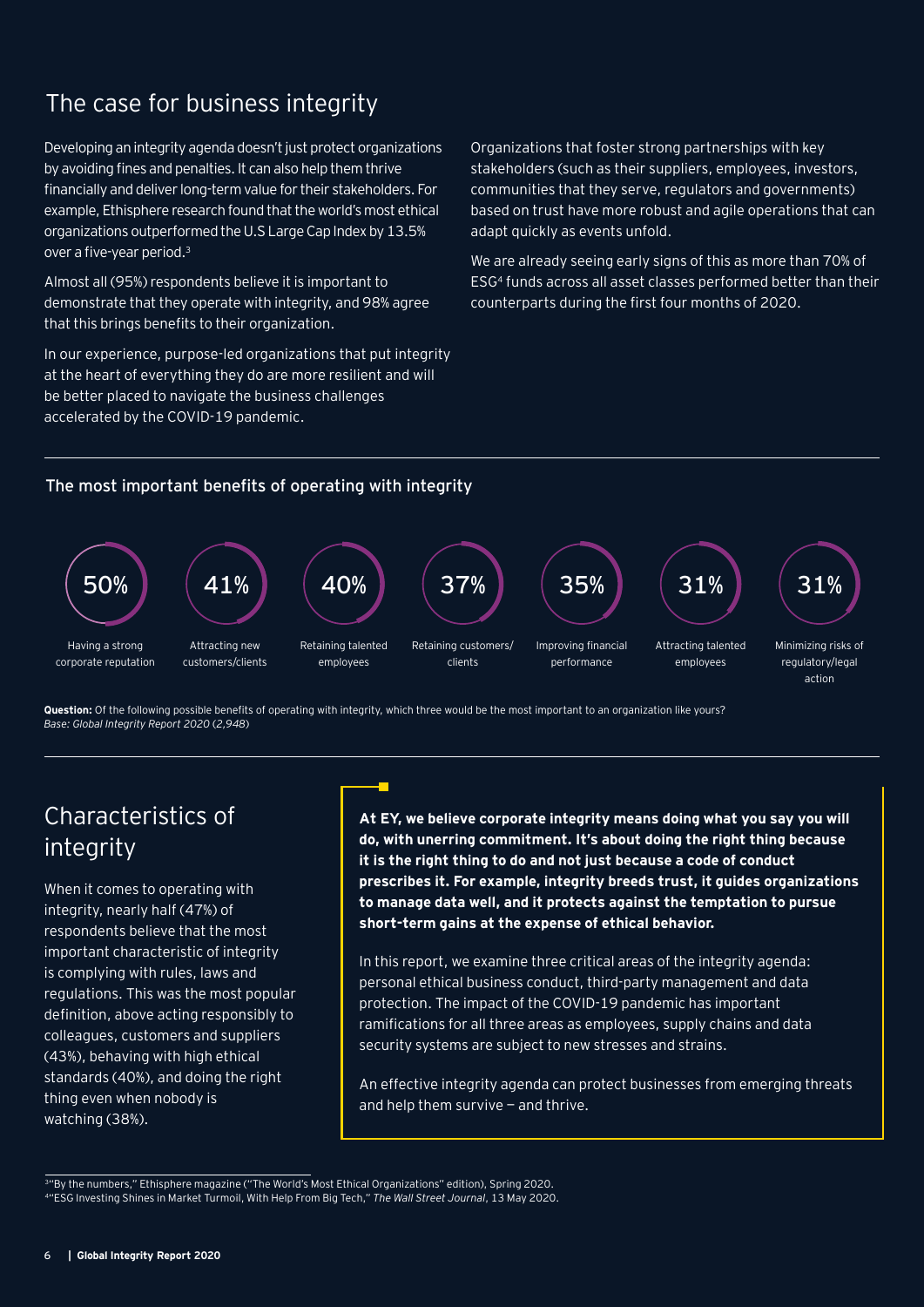#### Is COVID-19 the moment of truth for corporate integrity?

We agree with respondents that COVID-19 has magnified the existing risk in critical areas of business and, as a result, society will be putting corporate behavior under the microscope as never before. Based on our research, we believe that there are three actions that are critical for organizations to address in order to preserve integrity while navigating the crisis and beyond.

The first is to embed corporate integrity to protect against unethical conduct. Acting with integrity is more than a mission statement and written policies. It's a personal quality that everyone in an organization should develop, from the CEO and the board right down to

junior employees, business partners and other stakeholders. Each of these parties is an ambassador for your organization, and their behavior reflects the true values of a business.

The second action is to foster trusting partnerships with third parties based on integrity. As organizations expand, they are increasingly reliant on third parties to act on their behalf across a variety of markets. In our experience, organizations that have trusting partnerships with third parties have higher resilience in supply chains and more loyal customers than those that operate purely transactional relationships.

Our final action is to safeguard data to access its value by embedding ethical data management.

Advances in new technologies have optimized operations and helped organizations access new insights from the ever-increasing amounts of data they hold. However, adoption of these tools requires adequate assessment of the risks and proper implementation (including training) to ensure that new technologies do not bring about ethical or legal ramifications for your organization.

#### These three key actions are driven by the results of our research

#### **Embed corporate integrity to protect against unethical conduct**



In the survey, almost a third (30%) of respondents answered that they would be prepared to behave unethically in order to improve their own career progression or remuneration package. Our report shows that this kind of behavior remains prevalent and may even become more widespread as a result of the pandemic as employees fear for their jobs and salaries. Respondents believe a reduction in employee compensation (24%) and increased risk of redundancies (22%) are amongst the highest risks to ethical business conduct as a result of COVID-19.

#### **Foster trusting partnerships with third parties based on integrity**



Only 34% of respondents are very confident that their third parties demonstrate integrity in the work they do. As businesses do what's necessary to meet short-term business needs, new high-risk third parties may be engaged that do not share the same culture of integrity. Our research supports this, with 28% of respondents saying disruption to supply chains is one of the highest risks to ethical business conduct as a result of the pandemic.

**Safeguard data while ethically leveraging its value**



Fifty-nine percent of organizations don't train employees on applicable data privacy regulations, such as the GDPR. COVID-19 has accelerated the risks to data security as the rapid shift to employees working remotely provides ample opportunities for cybercriminals to target unwitting employees who are not prepared to handle sensitive data securely. Thirty-three percent of respondents believe disruption to traditional working patterns as a result of COVID-19 increases the risk of unethical conduct.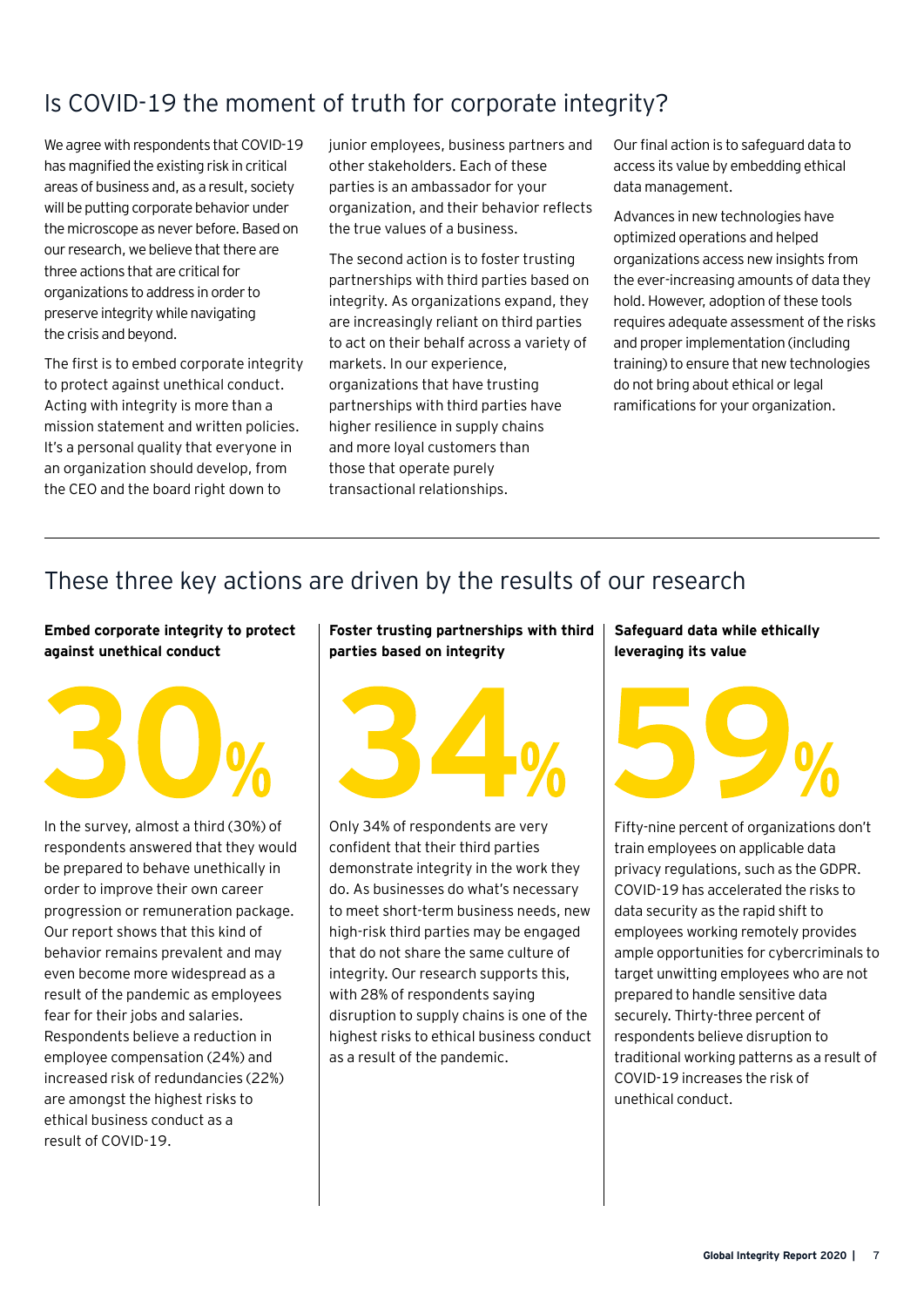#### **Action 1 2 3**

Embed corporate integrity to protect Embed corporate<br>integrity to protect<br>against unethical conduct

# $\epsilon$

You're looking for three things, generally, in a person. Intelligence, energy and integrity. And if they don't have the last one, don't even bother with the first two.<sup>5</sup>

Warren Buffett

Integrity is more important today than it has ever been. As organizations respond to COVID-19 — changing suppliers and shifting priorities — and anticipate the future, it's essential that compliance standards are upheld. If they're not, organizations are exposing themselves to major risks.

In times of crisis, personal conduct can be the first standard to slip. For example, at the height of the COVID-19 pandemic, employees may have been tempted to offer bribes or grease payments to get products shipped amid a lockdown.

Organizations are not machines. They are complex systems made up of humans with individual instincts and behaviors that are influenced by their environment. It's crucial to understand the people who make up your organization and the environment in which they operate to protect against unethical conduct.

Thirty-five percent of respondents believe that unethical behavior in their organization is often tolerated when the people involved are senior or high performers. This figure increases to 41% for the senior manager respondents.



**Believe that unethical behavior in their organization is often tolerated when the people involved are senior or high performers**

<sup>5&</sup>quot;Warren Buffett: The Three Things I Look For in a Person," *The Motley Fool*, 2 February 2014.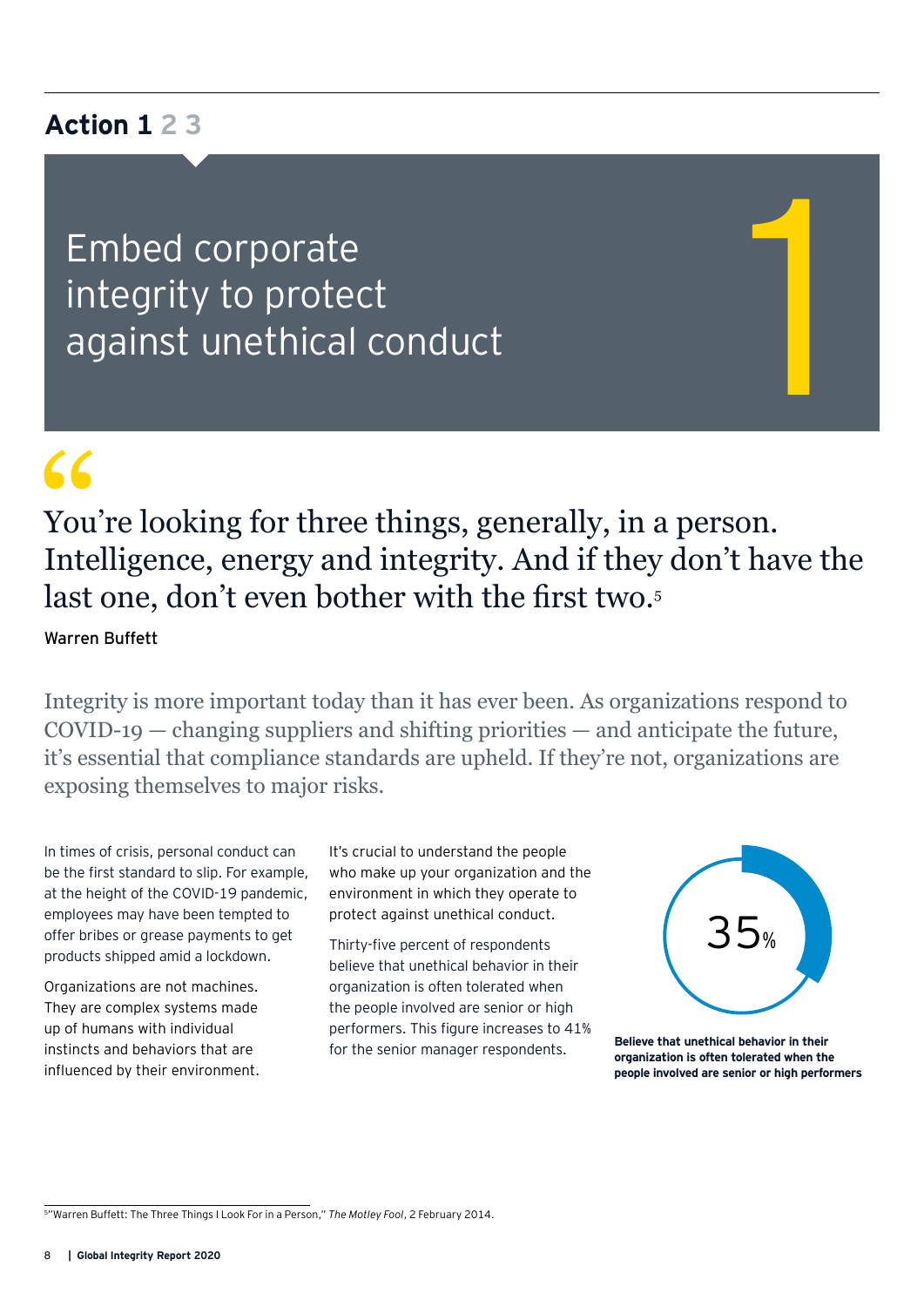Furthermore, 46% of respondents believe that there are managers in their organization who would sacrifice integrity for short-term financial gain. This figure increases to 51% for the senior manager cohort.

Our research finds that the more senior an employee, the more likely they would be to act unethically. Senior employees are more likely to justify unethical behavior such as ignoring unethical conduct in their team, misleading external parties such as auditors or regulators or offering/accepting a bribe in order to boost their own career progression or remuneration. This is concerning as leaders set the tone at the top and define standards of behavior for their organizations.

Those employees who believe they demonstrate the highest levels of integrity have more confidence in their past conduct. Therefore, with over half (51%) of all respondents concerned if information about their work decisions came under public scrutiny, COVID-19 and the ensuing economic crisis will undoubtedly uncover their unethical behavior and actions. This leaves organizations exposed to the threat of reputational damage, especially considering how large our digital footprint is — decisions, statements and social media posts, for example, are all preserved electronically.

Well over half (59%) of respondents say that it is challenging for organizations to maintain their standards of integrity in periods of rapid change or difficult market conditions. This figure rises to 63% for those in emerging markets.

Such findings paint an ominous picture, even pre-COVID-19. A fifth (20%) of respondents in our followup survey in April 2020 believe that ethical business conduct will decrease following COVID-19.

Now that organizations are under extreme pressure to survive, ethical standards may slip even further. In times of trouble, a deep commitment to measuring and monitoring personal and corporate integrity is more important than ever.



#### Senior management is more likely to act unethically

## $66$

Understanding the people who make up your organization and the environment in which they operate is critical to protect against unethical conduct.

Stefan Heissner EY EMEIA Forensic & Integrity Services Leader

**Question:** Which, if any, of the following would you be prepared to do to improve your own career progression or remuneration package (your pay or any bonuses you might receive)? *Base: Global Integrity Report 2020 (2,948), board director/member (333), senior management (988)*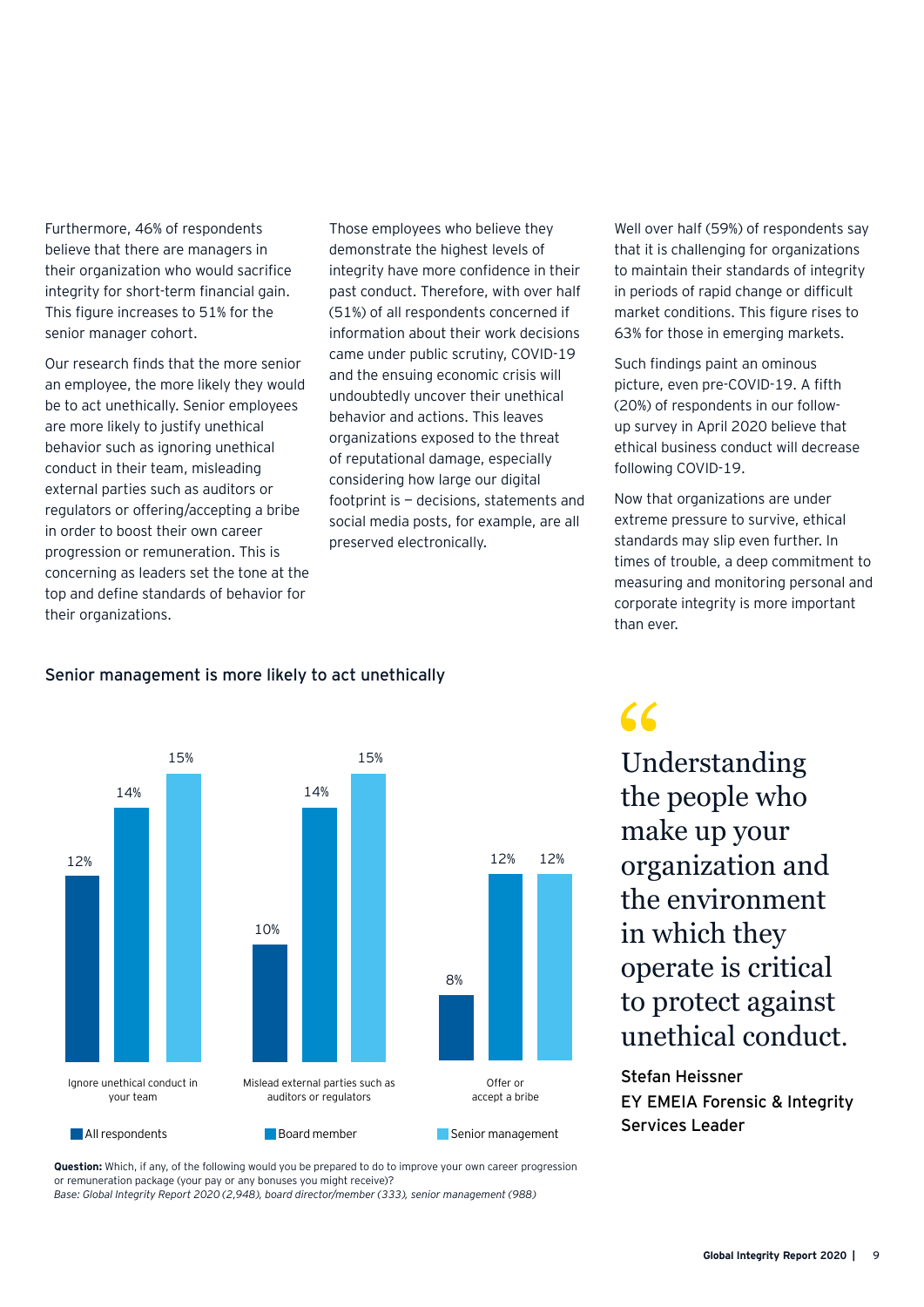## Five things you need to know about your employees' view of organizational culture

**Our research shows a striking mismatch between the way management and junior employees perceive the actions of leadership and the values of their organization.**  actions of leadersnip and the values of their organization.<br>Of course, just because junior employees believe something **is happening, it doesn't mean it is. But perception is powerful, and the key is to understand why.**



#### **Junior employees fear personal consequences for reporting wrongdoing**

Only 58% of junior employees agree that employees in their 2 2 organization can report wrongdoing at work without fear of negative consequences for themselves. In contrast, 70% of board members agree. Management must build the trust of board members agree. Management must build the trust of<br>their workforce through clear communication of values and transparent compliance with the rules, and provide secure ways in which employees can voice their concerns.

**Question:** To what extent do you agree or disagree: employees in this organization can report wrongdoing at work without fear of negative consequences for themselves? *Base: Global Integrity Report 2020 (2,948)*



#### **Management doesn't talk enough about integrity**

Two-thirds (67%) of the board think management frequently talks about the importance of behaving with integrity, but only 37% of junior employees think the same. Management 3 must talk about integrity to the wider organization, engaging employees on the issue.

**Question:** In the last two years, how often have you heard management<br>communicate about the importance of behaving with integrity? communicate about the importance of behaving with integrity? *Base: Global Integrity Report 2020 (2,948)*



#### **Junior employees doubt standards of integrity are improving**

Fifty-eight percent of junior employees believe the standard become worse, but 71% of the board think standards have<br>improved. Organizations must work hard to make tangible<br>improvements to the initial write standards that are heaft! of integrity at their organization has stayed the same or has become worse, but 71% of the board think standards have improvements to their integrity standards that can be felt internally across the organization.

**Question:** In general, would you say standards of integrity have gotten better or worse in your organization in the last two years, or have they stayed the same? *Base: Global Integrity Report 2020 (2,948)*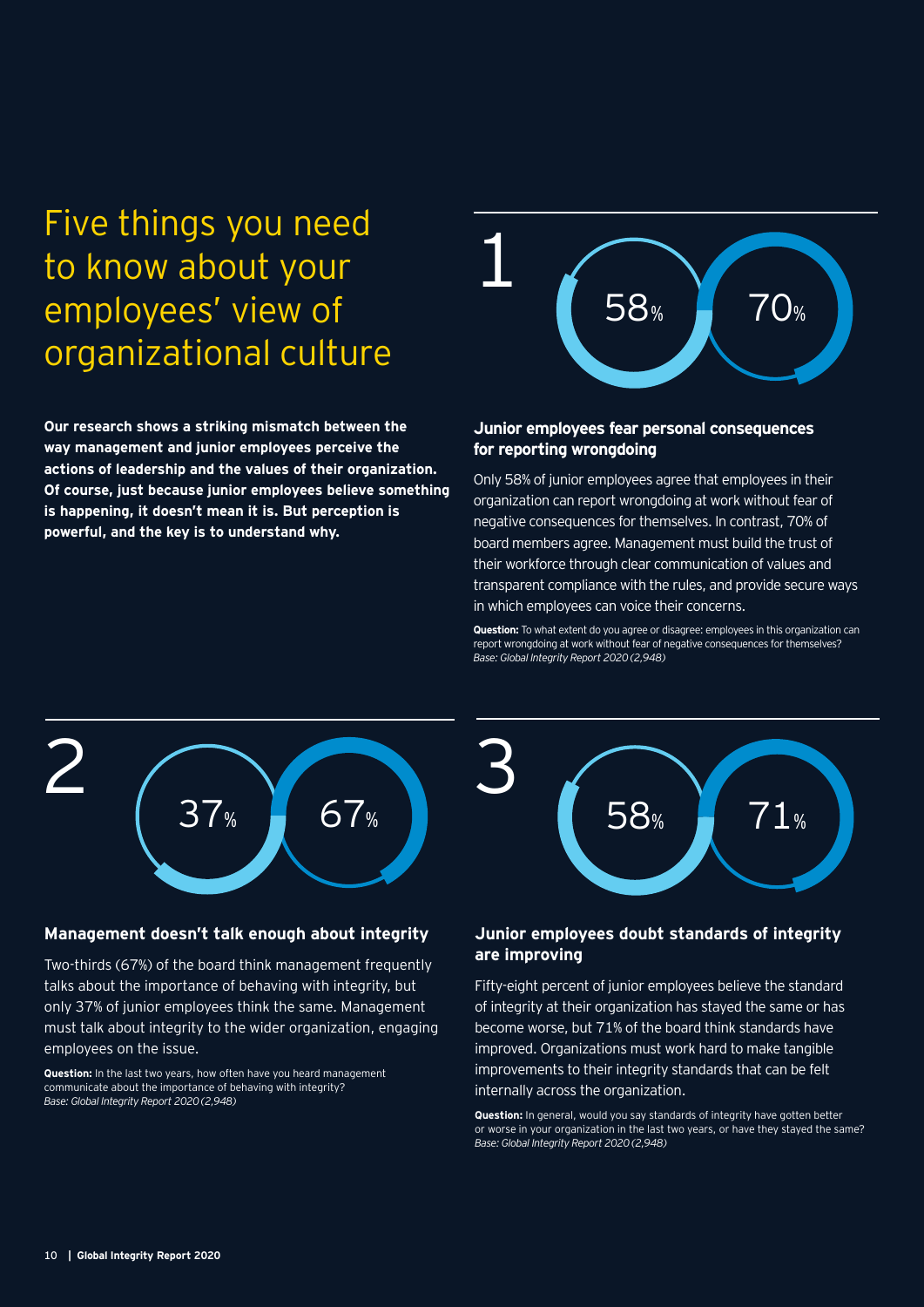34% **Junior employees The board**



#### **Managers are believed to let high performers get away with unethical behavior**

A third (32%) of junior employees believe unethical behavior is tolerated if the culprits are senior or high performers. In fact, a similar proportion (34%) of the board agrees. Misconduct<br>should not be tolerated at any level should not be tolerated at any level. lerد<br>sin (34%) of<br>ted at an

**Question:** To what extent do you agree or disagree: unethical behavior in this organization is often tolerated when the people involved are senior or high performers?

*Base: Global Integrity Report 2020 (2,948)*



#### **Junior employees do not believe management operates with integrity**

Sixty percent of junior employees are not very confident that their managers demonstrate professional integrity. Meanwhile, the majority (55%) of board members are very confident they do. Management must always demonstrate integrity and lead by example.

**Question:** How confident are you that managers in this organization demonstrate integrity in the work they do? *Base: Global Integrity Report 2020 (2,948)*

#### Practical ways that integrity can protect against personal misconduct

- **•** Assess your current compliance framework is it fit for purpose as the risk landscape evolves, does it influence individuals' behavior and is it adequately resourced?
- Probe the attitudes of your people about the risks and pressures to do the wrong thing and strengthen channels for employees to confidentially report cases of misconduct without fear of retaliation.
- Take personal responsibility for your own professional actions, whether scrutinized or not. Senior employees should lead by example to create a culture of integrity.
- Conduct root cause analyses of misbehavior rather than treating symptoms, and understand the dynamics of the social environment shaping unethical behavior.
- Develop policies and procedures that influence individual behavior at all levels and reinforce with tailored training and communications.
- **•** Use data to obtain measurable insights on actual behaviors in your organization.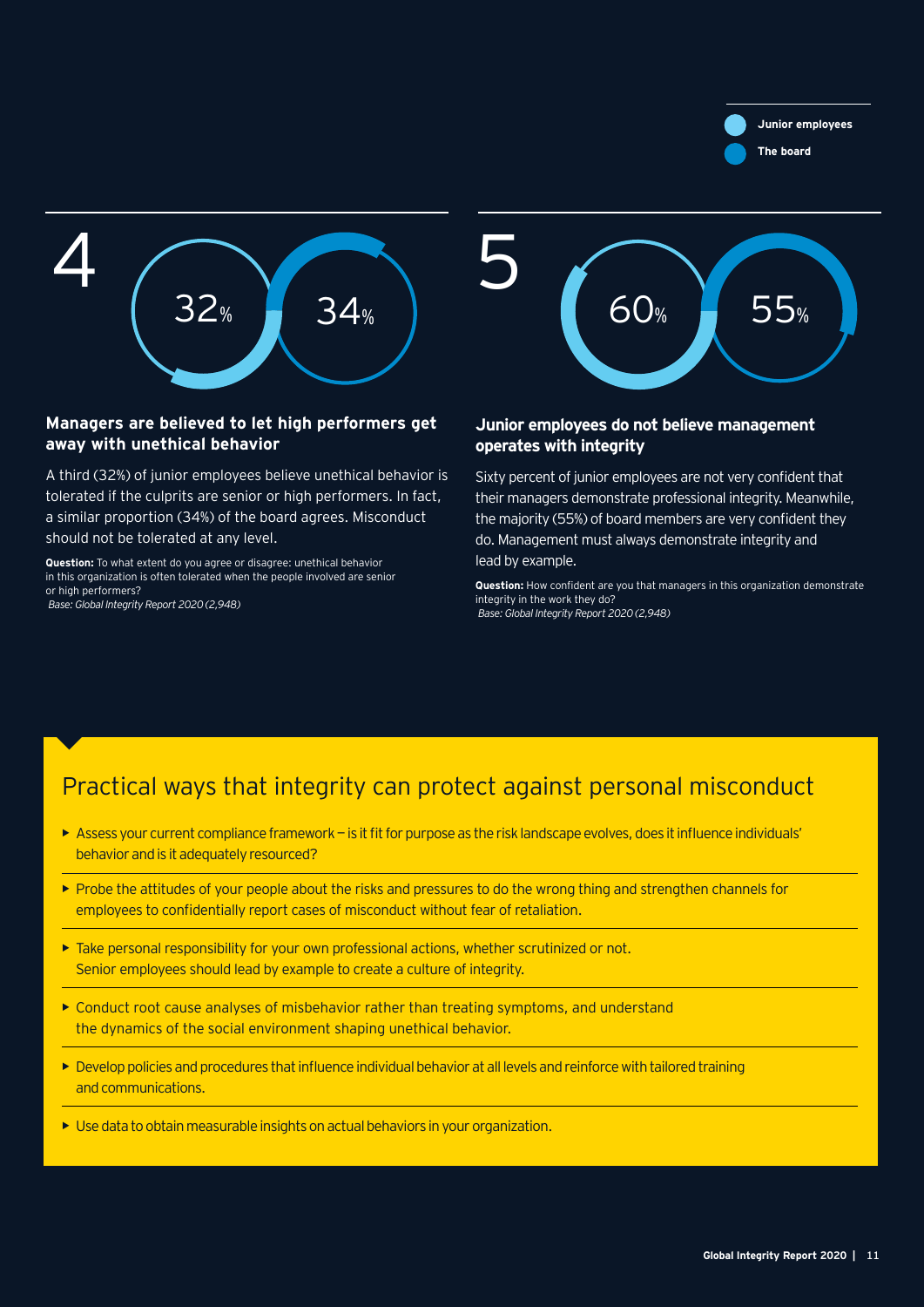#### **Action 1 2 3**

Foster trusting partnerships with third parties based Foster trusting partnerships<br>with third parties based<br>on integrity



It is essential that organizations can fully trust the third parties they work with. This trust needs to be built through a careful program of risk-based screening that is carried out on a consistent and robust basis.

COVID-19 has caused significant disruption to supply networks, with 94% of Fortune 1000 organizations reporting changes to their supply chain since the start of the crisis<sup>6</sup> as they diversify from existing supply chains to new partners, countries, sources and vendors.

Our research shows that the disruption to supply chains resulting from the pandemic is seen as one of the largest threats to business integrity, with 28% of respondents saying it's one of the highest risks to ethical conduct in their business. As organizations respond under pressure to ensure business continuity, they may be exposing themselves to unknown levels of risk by engaging with new third parties that have different ethical values.

Even before the global pandemic, organizations faced integrity-related challenges around their thirdparty practices, with issues such as beneficial ownership, modern slavery and sanctions.

As organizations start to regenerate, emerging from the pandemic into a harsher economic climate, they may be more inclined to turn a blind eye to unethical actions relating to their third parties. Whether this may involve cutting corners on processes and procedures, or knowingly colluding in unethical or illegal behavior to help the organization survive, the price of this can be high.

Many jurisdictions state that organizations have liability for the actions of third parties. In fact, 90% of US Foreign Corrupt Practices Act (FCPA) violations include acts by third parties.7

Although ethical third-party management is always crucial for organizations, our data shows that organizations are failing in this regard. Only a third (34%) of companies are very confident that their third parties  $-$  including suppliers, vendors, partners or consultants — abide by relevant laws, codes of conduct and industry regulations. This is concerning and suggests an apparent lack of thoroughness in vetting and management.

What is especially concerning is that respondents cite ignoring third-party misconduct as the top unethical behavior they would commit for personal gain.



**of organizations are very confident that their third parties — including suppliers, vendors, partners or consultants — abide by relevant laws, codes of conduct and industry regulations.**

<sup>6</sup>Erik Sherman, "94% of the Fortune 1000 are seeing coronavirus supply chain disruptions: Report," *Fortune*, 21 February 2020. 7"Foreign Corrupt Practices Act Clearinghouse" *Standford Law School* http://fcpa.stanford.edu/chart-intermediary.html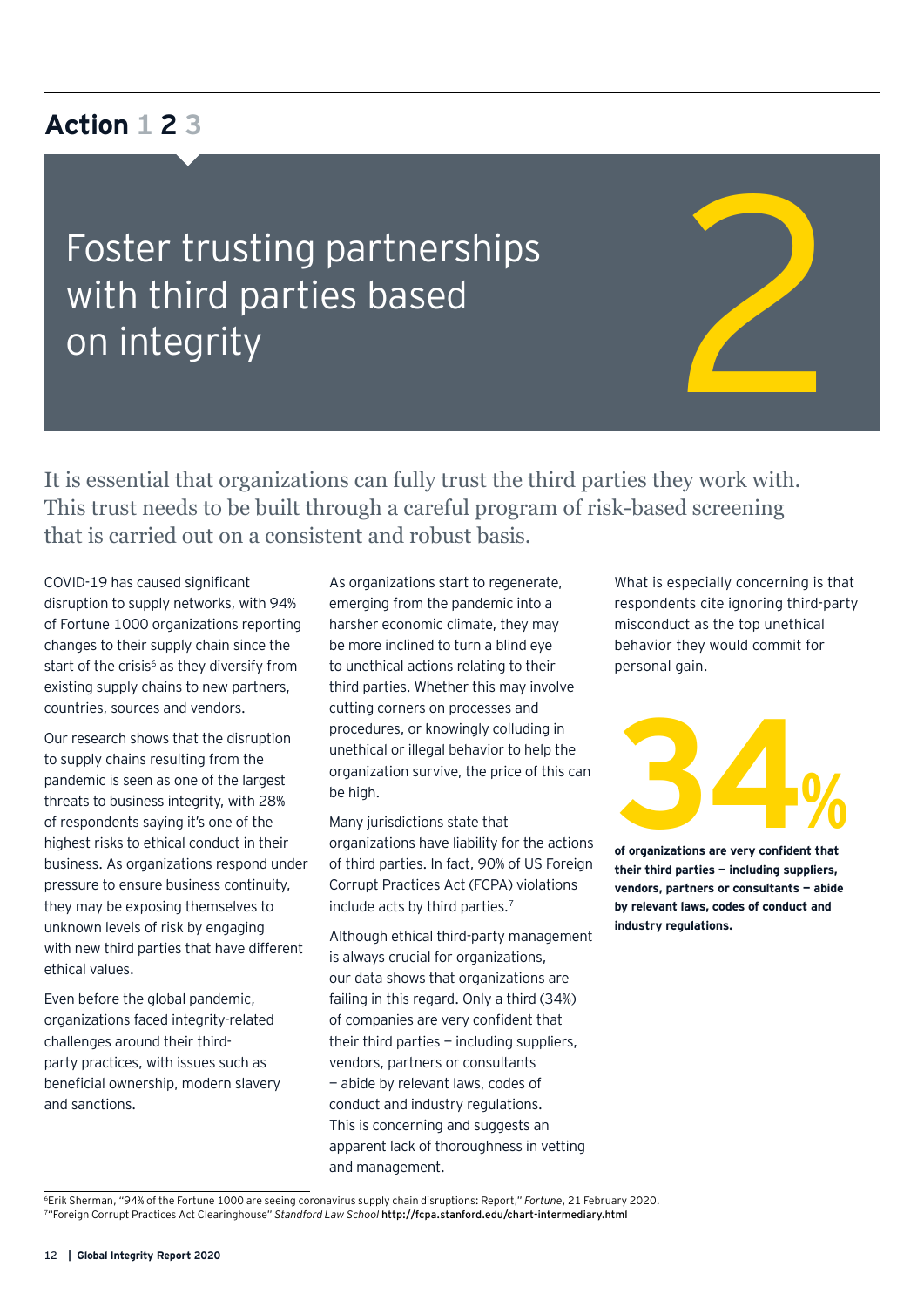$66$ There are practical ways an active monitoring program can help protect against third-party misconduct, in particular when supply chains are being reset.

#### Emmanuel Vignal

EY Asia-Pacific Forensic & Integrity Services Leader

Across all respondents, just over 1 in 10 (13%) would ignore unethical conduct by third parties, but this figure doubles to 1 in 5 among board members. Such results will negatively affect shareholder confidence in the board members and reinforce the need for change.

Ignoring third-party misconduct is a huge risk for organizations. For example, technology giants have come under fire for the working conditions imposed by their overseas suppliers.

When managing third parties, a deep commitment to a personal and corporate integrity agenda is more important than ever.

Organizations can protect themselves from risk by holding third parties to account on their levels of integrity. This can be achieved by taking a proportionate risk-based approach to engaging and managing third parties.

#### **Integrity and M&A**

It's not just supply chains that can bring about third-party risk to organizations — they can face significant risk when acquiring, partnering with or investing in other organizations.

Our research shows that 95% of respondents believe integrity-related risks are among the most significant when undergoing a transaction. Our survey shows the top risk for engaging in an M&A transaction is cybersecurity (20%). When acquiring another organization, or partnering with one, organizations must be certain that the third party follows stringent security and privacy practices. If they don't, their organization could be open to risk.

Other major risk factors organizations face when engaging in M&A are accounting manipulation (17%) and hidden high-risk relationships (17%).

Since the scandal related to Dubai-based private equity firm Abraaj Capital Ltd. was exposed in 2018 and its subsequent collapse, it has been referred to by the industry as the "wake-up call" for investors to strengthen their due diligence procedures, which may help uncover conflicts of interest where complex relationships exist.

As investors start to look again to the emerging markets for greater returns, it is important to remember that integrity plays a significant role in M&A due diligence  $-1$  in 5 (19%) organizations say that the integrity of the management at the acquired organization is among the biggest risks associated with buying, investing in or partnering with an organization.

In acknowledging the impact that unethical behavior may have, some organizations are including socalled "#MeToo clauses" in certain M&A transactions, where the target organization states that its record on personal conduct is clean.



#### Key risks when undertaking M&A transactions

**Question:** Of the following risks, which three do you think are the most significant when acquiring, partnering with or investing in other organizations? (%) *Base: Global Integrity Report 2020* (*963*).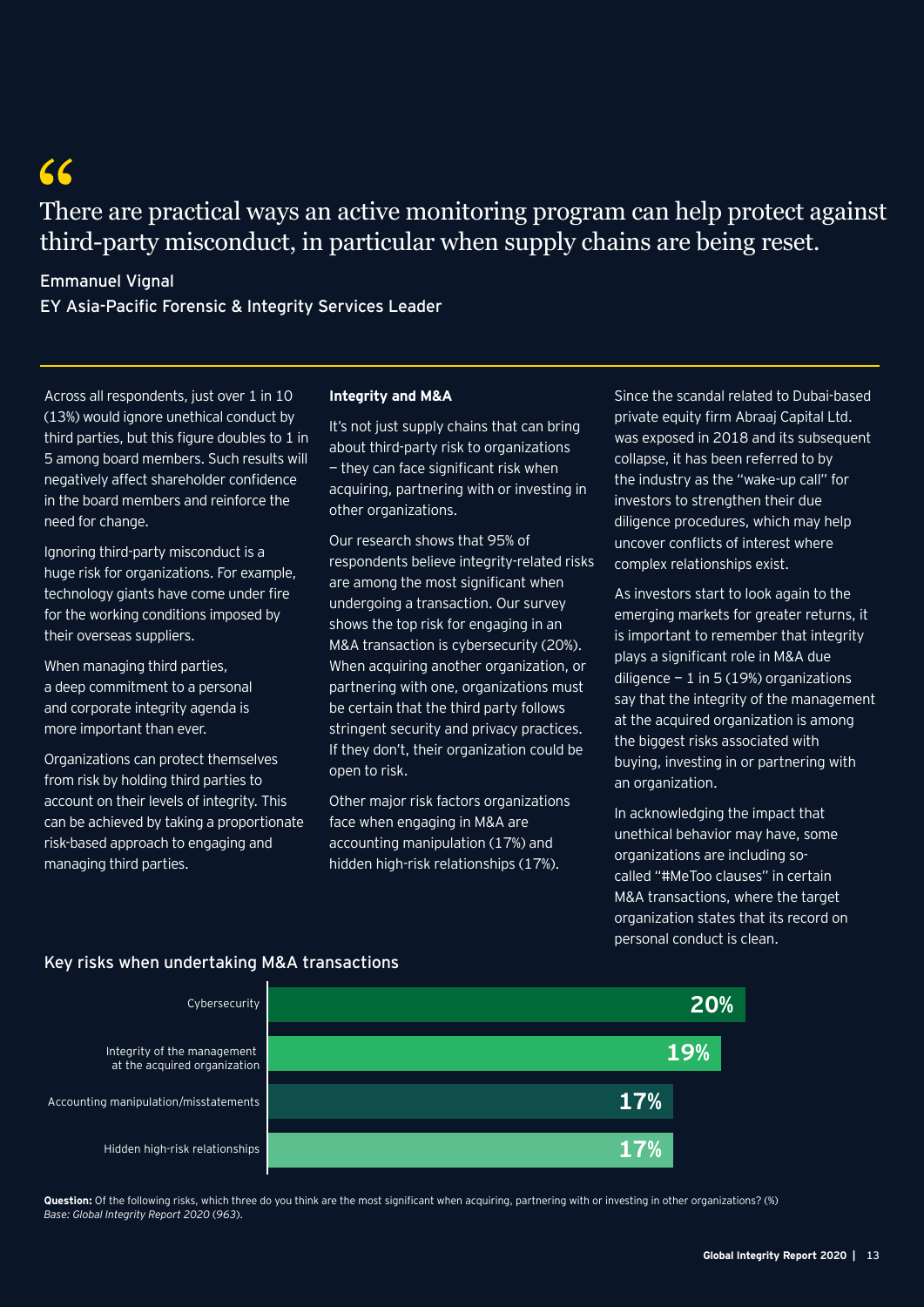Organizations must assess the integrity of all parties in M&A activity, but our data suggests this is not happening enough.

Less than a third (31%) of organizations carry out due diligence on reputation and integrity, and only a quarter (25%) implement bribery and corruption reviews.

As investors emerge from the pandemic, assessing the potential opportunities before them, greater caution and care must be taken to ensure that their integrity is not compromised by the misconduct of their associated third parties.

#### The majority of organizations aren't assessing integrity as part of M&A transactions





#### **Due diligence on reputation and integrity Implementing bribery and corruption reviews**

**Question:** Which, if any, of the following does your organization do when buying another organization? (%) *Base: Global Integrity Report 2020* (*2,948*)

#### Practical ways integrity can protect against third-party misconduct:

- **► Perform proportionate risk-based screening on new third parties trust with third parties is built through a consistent** and robust level of screening that is proportionate to the level of risk. This should identify and assess possible legal, reputational or financial risks.
- **Risk-rank your third parties**  according to your organization's risk appetite and integrity agenda. Determine the level of risk your organization is willing to take.
- **► Take appropriate actions to mitigate any red flags** risks identified during due diligence must be addressed before engaging a third party, for example, by adding specific contract clauses. Be prepared to walk away if the risk cannot be adequately mitigated.
- **Update your understanding of your existing third parties**  it's not enough to perform screening only once when onboarding new third parties. Ongoing due diligence should be performed on your existing third parties according to their risk ranking, so that any new or emerging risks are considered.
- **Perform holistic M&A integrity due diligence** this should preferably be done pre-acquisition. Ensure compliance is part of the post-deal integration process.
- **Integrate digital technology and automation**  to improve efficiency and decision-making throughout the onboarding, screening and monitoring of third parties.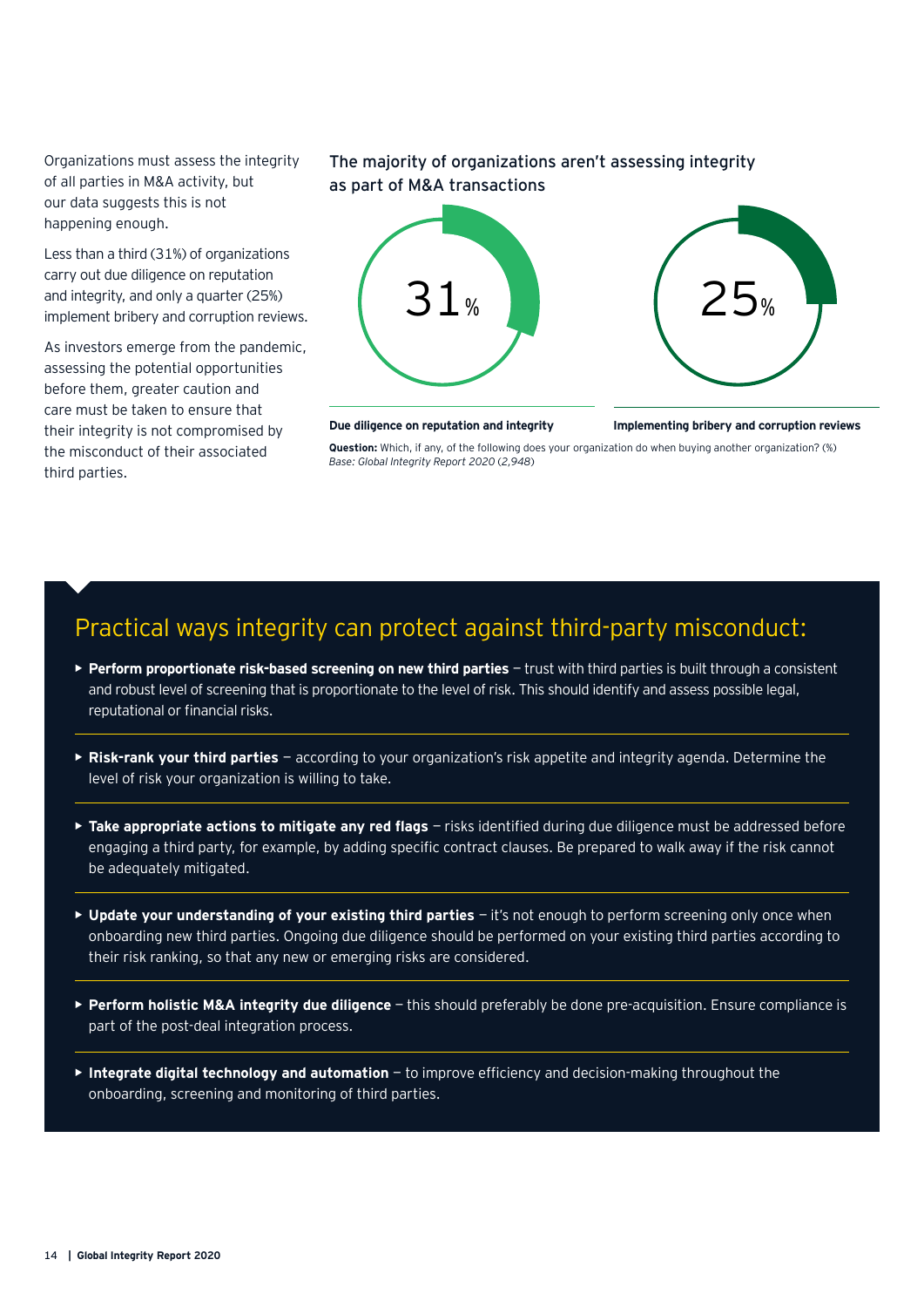#### **Action 1 2 3**

# Safeguard data while ethically Safeguard data while ethically<br>leveraging its value<br>And the same started and the same started and the same started and the same started and the

A fifth of respondents suffered a major cybersecurity breach in the preceding year. Cybercriminals do not discriminate based on geography — our results were similar across developed (19%) and emerging markets (23%) – and with 21% of all respondents confirming that they have suffered a major data loss event, organizations must ensure data is safeguarded effectively.

An exponential increase in the volume of data that organizations hold over the last decade has driven the emergence of new business models that utilize data analytics, artificial intelligence (AI) and automation. COVID-19 has accelerated this trend as companies have had to adapt to changing consumer behaviors overnight and fast-track digital transformations of their operations to meet the increasing demands of data-driven services and products.

While advanced technologies such as AI can provide valuable insights for corporate decision-making and monitoring business integrity, they also pose significant risks. For instance, AI algorithms may be able to monitor job performance by sifting through an employee's social media posts or emails, but this type of use can violate privacy regulations and raise ethical concerns. Failure to adequately protect data creates vulnerabilities that can run afoul of both corporate values and rapidly evolving regulatory compliance obligations.

Thirty-five percent of respondents believe that current data protection laws are a barrier to success in business, while 74% say they expect enforcement of these laws to increase in the future.

In a rapidly evolving economy with growing regulatory requirements and scrutiny, organizations will need to be more cautious in how they collect, maintain and use data to ensure compliance without compromising critical business operations. It is also imperative that organizations are conscious of potential workarounds or operational shortcuts that employees may implement to overcome perceived unnecessary barriers.

All organizations are facing increasingly sophisticated attacks from cybercriminals who seek to steal data to expose data security failings, profit from the sale of data or encrypt it for ransom. A data breach can paralyze operations or even put smaller companies out of business. Over the last decade, firms that failed to safeguard their customers' information have eroded public trust and suffered huge damages resulting from regulatory fines, litigation, reputational loss and shrinking revenues.

#### Organizations face challenges navigating data privacy and protection regulations



#### **Believe current data protection laws are a barrier to success in business**

**Question:** To what extent do you agree or disagree: current data protection and privacy legislation is a barrier to success in business? *Base: Global Integrity Report 2020* (*2,948*)

#### **Expect enforcement of data protection laws will increase in the future**

**Question:** To what extent do you agree or disagree: we expect that the level of activity by authorities around the enforcement of data protection and privacy legislation will increase in future? *Base: Global Integrity Report 2020* (*2,948*)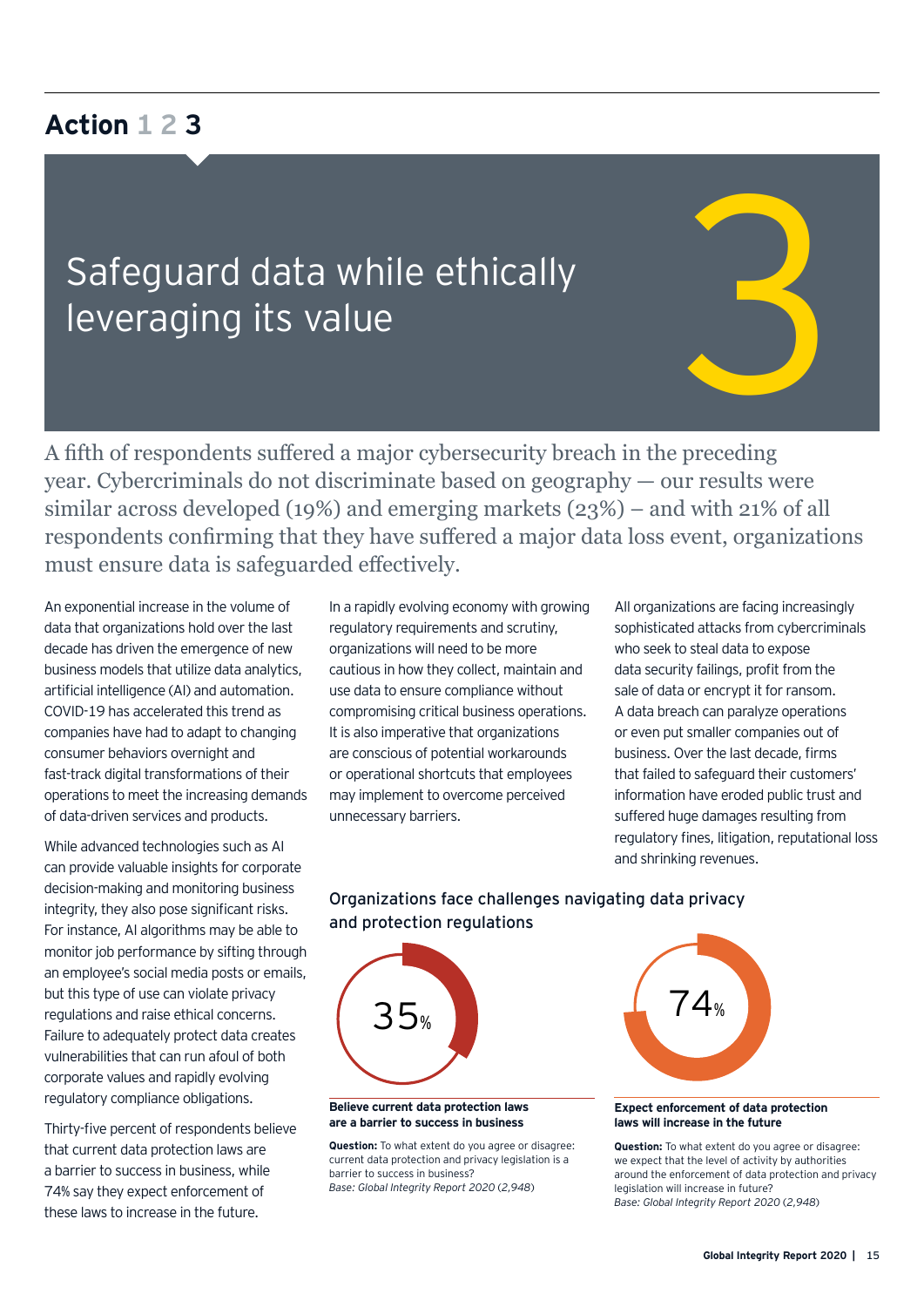#### Organizations remain concerned with the ever-present threat of cyberattacks



#### ransomware attacks, increasing the risks for organizations already struggling to operate during a pandemic. The rapid shift to employees working remotely has made cybersecurity an even bigger challenge — one that organizations had little time to prepare for. Already we have seen such attacks on various sectors, including health care organizations.

Cybercriminals trying to exploit the fears and uncertainties around the virus have stepped up phishing and

#### **Front-line individuals must be equipped with the right knowledge and training to safeguard data**

It's critical to develop and implement a cyber breach incident response plan, alongside training employees, considering that most ransomware attacks occur when an employee clicks on a fraudulent email link or attachment. However, our survey shows that 62% do not have such plans in place, and less than half (49%) are adequately trained. A comprehensive response plan that is enacted quickly after an incident has been shown to significantly reduce the impact and financial costs of a breach.

#### **Believe cyberattacks are the greatest risk to their organization**

**Question:** Which, if any, of the following do you think pose the greatest risk to the long-term success of your organization? *Base: Global Integrity Report 2020* (*2,948*)

#### Many employees lack knowledge of data protection responsibilities



Know little or nothing or never heard of data protection and privacy legislation

**Question:** Overall, how much would you say you know about data protection and privacy legislation (such as the GDPR or specific local legislation)? *Base: Global Integrity Report 2020* (*2,948*)

Concerningly, most respondents say their organizations fail to follow many recommended practices for safeguarding data. Fifty-nine percent do not train employees on their data privacy responsibilities. This training deficit is reflected in the lack of knowledge about data integrity, even among the many employees working in legal, compliance and IT functions.

Users are the gatekeepers to data and own the credentials that cybercriminals target. This lack of knowledge could give rise to internal data breaches, where unwitting

employees fall victim to social engineering attacks or circumvent data protection policies by downloading sensitive company data onto their personal devices while working from home.

Many survey respondents also report a lack of knowledge about their companies' own data security procedures.

Almost three in ten (28%) said that they know little to nothing about their organization's policies and procedures for keeping its premises, equipment and networks secure.

The same percentage (28%) also admitted knowing little or nothing about policies and procedures for allowing employees to access data.

The failure to educate employees on protecting data is surprising, considering respondents named cyberattacks as the greatest risk to the long-term success of their organizations. The reality is organizations should be doing more to safeguard data — 2019 was a record year for breaches, with more than 15 billion sensitive records exposed.<sup>8</sup>

<sup>8&</sup>quot;2019 Year End Data Breach QuickView Report," Risk Based Security, February 2020.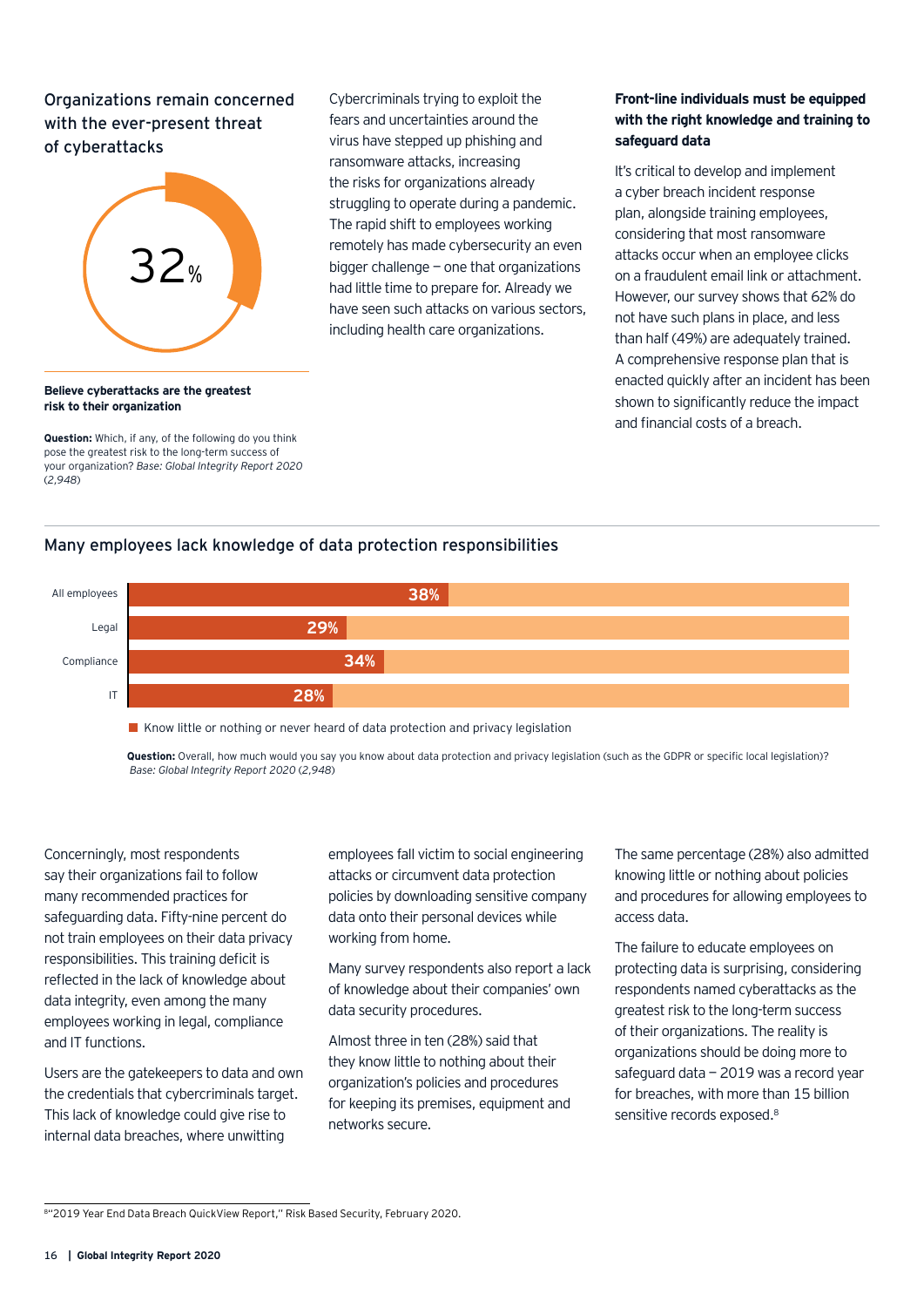#### **Advanced technologies can both help and hinder business integrity**

Organizations are increasingly adopting AI, analytics and automation technologies in their compliance programs. These tools can help an organization operate ethically by detecting and even predicting instances of fraud, corruption and theft within the enterprise and among third parties. Tools like machine learning can also be used to protect data more effectively for example, by reducing the number of false positives in security alerts and automatically blocking malware.

But the use of advanced analytics technologies can also bring ethical and even legal ramifications. For example, revealing personally identifiable information (PII) when aggregating data elements that otherwise are clear of PII concerns.

Companies should carefully assess the ethical risks of adopting new technologies and take proportionate steps to mitigate them. This will position them well for compliance with any future regulations and sudden changes in working conditions.



Organizations committed to integrity should examine new technologies thoughtfully, implement them carefully and educate employees for their ethical use.

Todd Marlin

EY Global Forensic & Integrity Services Technology & Innovation Leader

#### Practical ways to help safeguard data with integrity:

- Promote a culture of data integrity that encompasses both the organization and its supply chain, strengthened with regular communications and training.
- Refresh training to take account of new working environments and regulations and roll out to workers across all functions, positions and seniority levels.
- Utilize advanced technology as part of an effective compliance program to monitor business activity and flag potential risk areas — for example, as part of a cyber breach response plan to detect and quantify data that may have been lost.
- Perform a risk assessment when introducing new advanced technologies that incorporates ethical scenarios where data integrity may be compromised.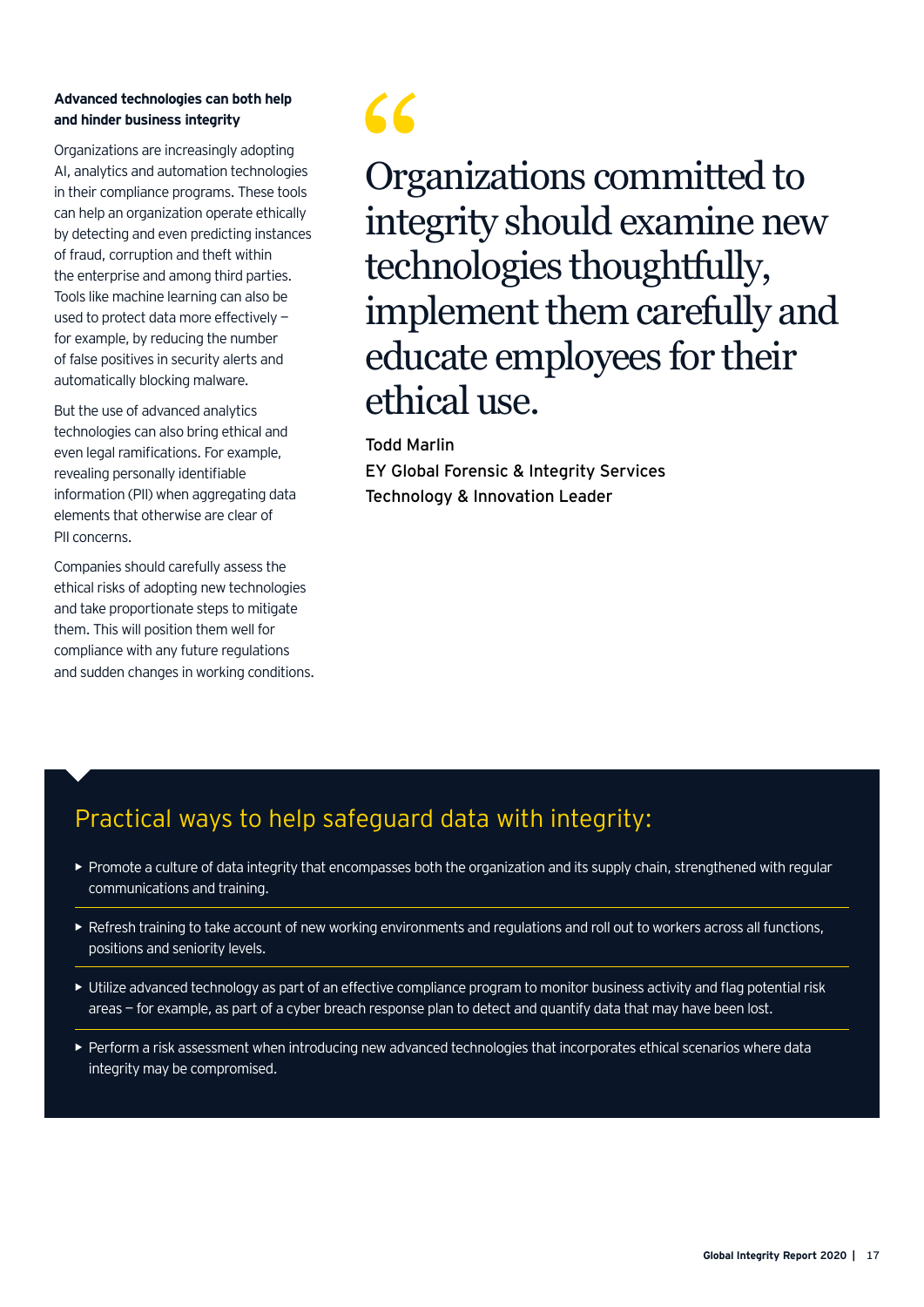Conclusion

Doing the right thing, because it's the right thing to do

There is no doubt that business is facing a once-in-a-generation challenge. Even before the global pandemic hit, organizations faced huge challenges – sanctions, political upheaval, society's changing views and trade wars, to name just a few. Now they face new and significant decisions that pose ethical dilemmas, which they must respond to at speed and under increased scrutiny.

It's essential that organizations put integrity at the heart of their operations. Organizations that do this are more resilient and will be better placed to navigate the pandemic and its aftermath.

Organizations demonstrating greater integrity will emerge stronger than their competitors, having retained their top talent and attracted new customers even during turbulent times.

Integrity is more than a mission statement and written policies. It's something that everyone should develop, from the CEO and the board right down to junior employees, business partners and third parties. In our experience, the best way of doing this is by addressing the four core elements of the integrity agenda: culture, governance, data insights and internal controls that align an individual's actions with an organization's objectives. This is not the time to trim or redeploy compliance teams but maintain momentum as your operating environment changes.

To close the gap between intent and reality, organizations should focus their efforts on improving the effectiveness of their compliance programs by assessing the corporate culture, controls and governance from an integrity perspective, leveraging new technologies to provide better data insights.

Ultimately, business integrity enables successful organizations to stay true to their missions, keep their promises, respect laws and ethical norms, foster public trust, and increase resilience in times of crisis. This in turn allows them to build capital — both financial and reputational.

For more information and our latest thinking visit www.ey.com/forensics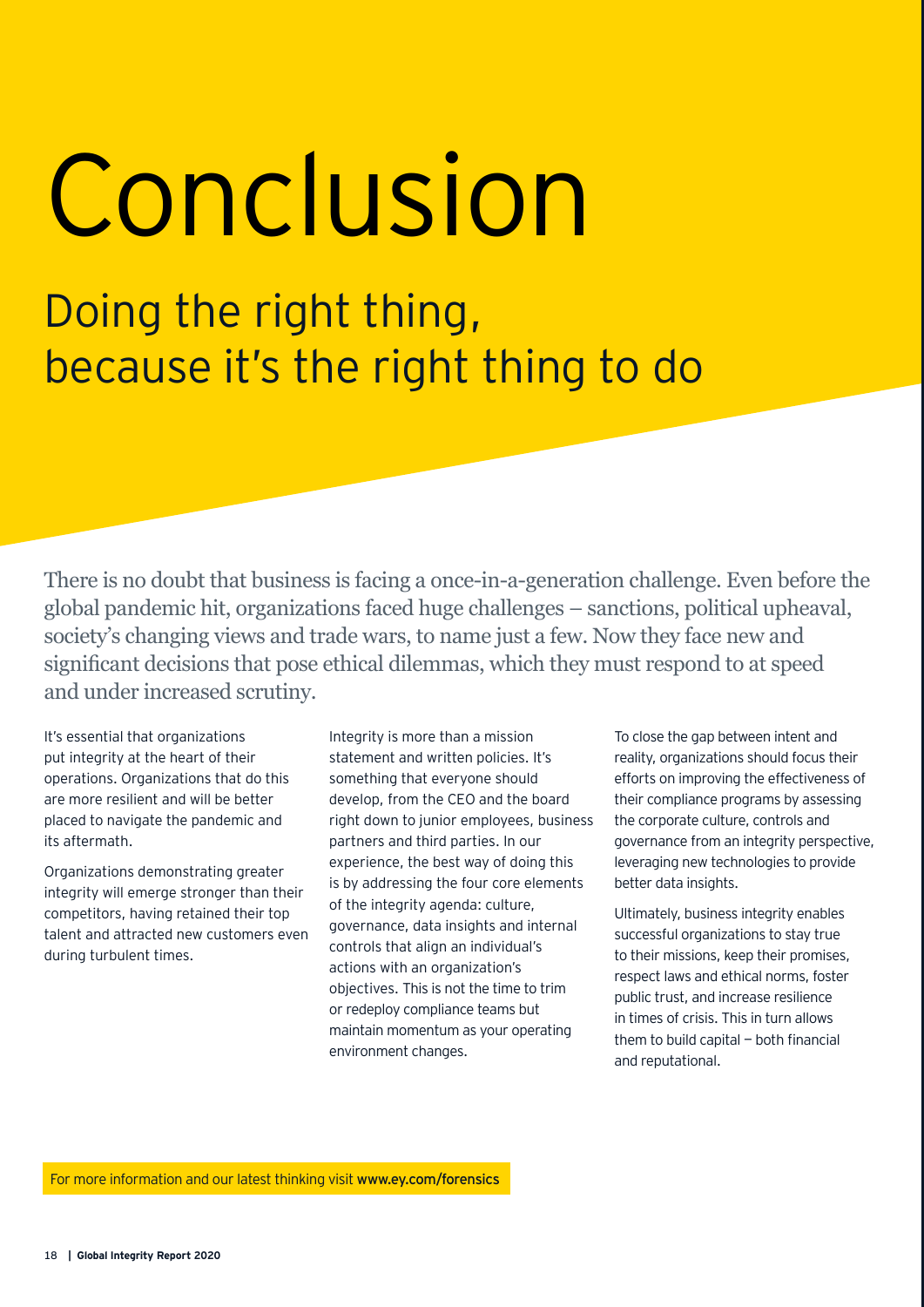## $66$

Corporate integrity is not 'greenwashing' or being seen to be doing the right thing for the press. Integrity is behaving in a way that generates long-term value to support the communities that organizations serve.

Tony Jordan EY Americas Forensic & Integrity Services Leader